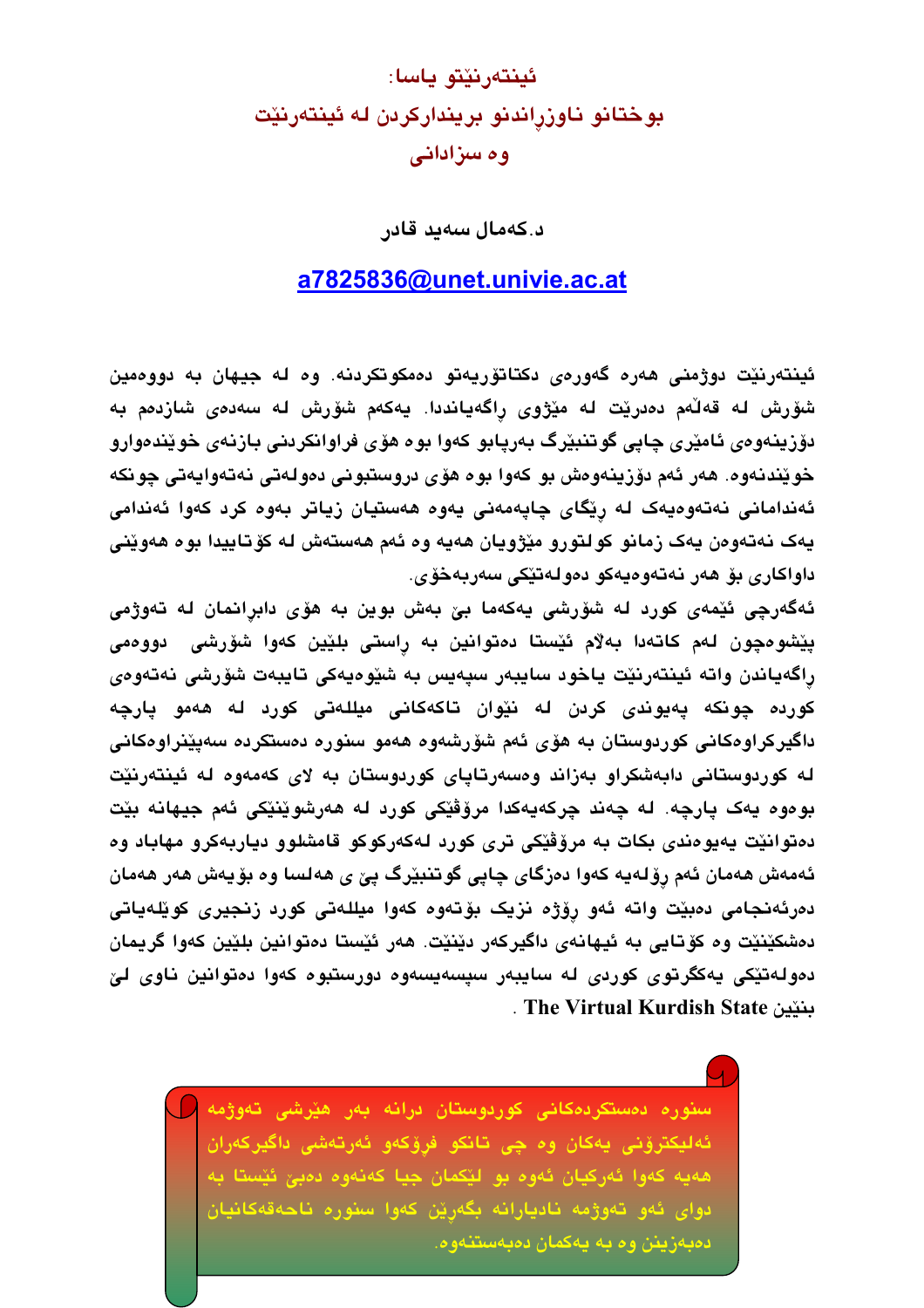سنوره دەستكردەكانى كوردوستان درانه بەر ھێرشى تەوژمە ئەليكترۆنى يەكان وە چى تانكو فرۆكەو ئەرتەشى داگيركەران ھەيە كەوا ئەركيان ئەوە بو لێكمان جيا كەنەوە دەبێ ئێستا بە دوای ئەو تەوژمە ناديارانە بگەرێن كەوا سنورە ناحەقەكانيان دەبەزينن وە بە يەكمان دەبەستنەوە.

ئينتەرنێت ئەگەرچى سەرەتاكەي لە شەستەكانى سەدەي رابردو بە پێچەوانەي ئەوە بو كەوا ئێمه به پاراستنی مافی مرۆڤو چەسپاندنی به ها دیمکراسیەکان ناوی دەبەین چونکه خۆی پرۆژەيەكى سەربازى بو، ئەوا ئەمرۆ بوەتە گەورەترين ھۆ بۆ خزمەتكردنى ئازادى رادەربرينو راگەياندن كەوا لە بنەما ھەرە سەرەكى يەكانى ديمكراسيەتن چونكە سيستەمى دیمکراسی به شێوهیهکی گشتی پشت به راگۆرینهوه دهبهستیت تاکو زۆرینه بتوانیّ بگاته رایهکی هاوبهش کهوا مهرج نی یه باشترین را بێت بۆیه کهمینهش دهبیّ ئازاد بێت له رێگای رەخنەگرتنەوە چاودێرى بريارەكانى زۆرينە بكات.

كاریگەری ئینتەرنێت زۆر لە رۆژنامەو رادیۆو تەلەفزیۆنو ھۆیەكانی تری راگەیاندن گەورەترە چونكە ئينتەرنێت خۆى بوارەكانى نوسراوو بينراوو بيستراو دەگرێتەوە جگە لەوەش كەوا بازنەي پەيوەندى يەكەي بە يەكجار ھەمو جيهان دەگرێتەوە وە ناشتوانرێ سانسۆر بکرێ وه ئەو کەسەي دەشيەوێ پەيامێک بە جيهان بگەپەنێت يێ ويستى بە يارمەتى دەزگايەكى راگەياندن نى يە چونكە خۆي دەتوانىّ بېيّ بە دەزگاي بلاوكردنەوە.

هەرچەندە بە داخەوە كەوا كۆسپى گەورەي يێش بلاوبونەوەي ئينتەرنێت ھەژارى يە كەوا دەكات خەلقانێكى زۆرى تامەزرۆي ئازادى و رادەربرين بە ھۆي بارى دارايى يان لەم مافە بێ بەش بكرێن. ئێستا بۆ نمونە لە جيهان لە 9% خەلق ئينتەرنێتيان ھەيە بەلام ئەم رێژەپە به یهکسانی دابهشنهکراوه بهلکو۔ به پێ ی ئامارێکی ITU وولاتانی۔دەولەمەندی وەکو سويدو ئەمريكاو سنغافورە نزيكە 80% دانيشتوانيان يەيوەندى ئينتەرنێتيان ھەيە كەچى وولاتانى ھەژارى ئەفريقى تەنھا 0.4% . بلاوبونەوەي ئينتەرنێت ھەتا يەيوەندى بە سیستەمی سیاسیشەوە ھەیە چونکە سیستەمە بۆگەنە دیکتاتۆری یەکان رِقیان لە ئینەرنێتە وەكو زۆرينەي سيستەمى وولاتانى عەرەبى كەوا لە گەل ئەوەش دەولەمەندن رێژەي بهکارهێنانی ئینتەرنێت له نێو دانیشتوانی وولاته عەرەبی یەکان به شێوەیەکی گشتی ناگاته 0.6% كەوا زۆر كەمە.

ئينتەرنێت ئێستا بوەتە يێوەرێک بۆ يێشکەوتنى کۆمەلگا بۆيە يێ ويستە ھەردو ئيدارەي کوردی هەمو هەولێک بدەن بۆ ئاسانکردنی به کارهێنانی ئێنتەرنێت بۆ دانیشتوانی كوردوستان چونكه هەرچەندە من ئاگادارى هيچ ئامارێک نيم لەم بارەيەوە بەلام لەم باوەرەم كەوا رێژەي بە كارھێنانى ئینتەرنێت لە كوردوستان لە رێژەي ھەژارترین وولاتى ئەفریقیا نزمتره. به شێوەیەکی گشتی کوردەکانی ھەندەرانن کەوا ئێستا شۆرشێکی ئينتەرنێتيان بەرپاكردوە بۆيەش زۆر لايەن لێويان لێ دەكرۆژن چونكە كاريگەرى يەكى زۆريان هەيە لە سەر كوردوستان وە بونەتە تاقە سەرچاوەي ھەوالو لىّ كۆلينەوەي بىّ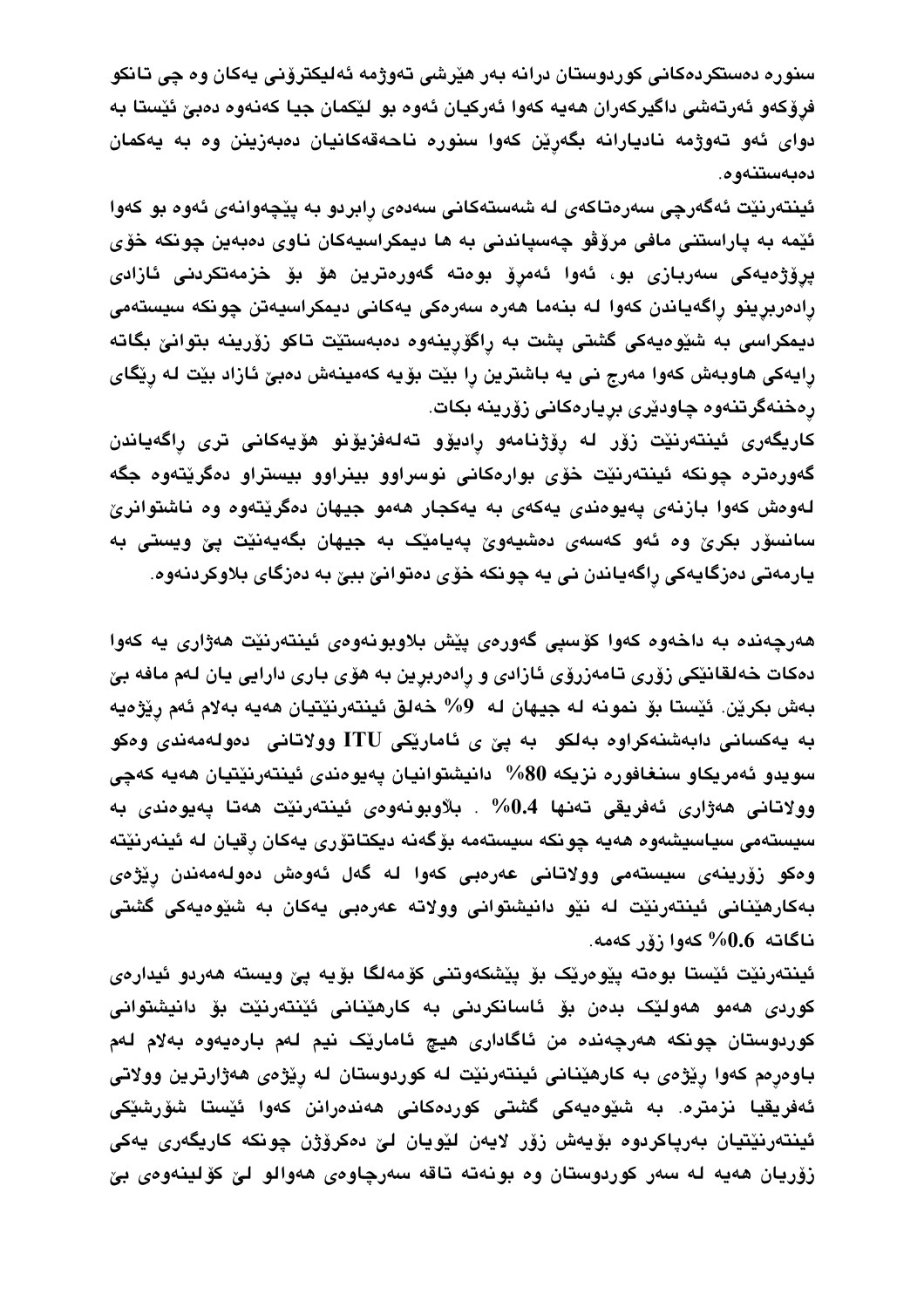لايەن بە يێچەوانەي ھۆيەكانى راگەياندنى ناو كوردوستان كەوا لە گەل ئەم ھەمو توانا مادی په زۆريان له پرۆپاگەندەو بە سەرھەلگوتنو ماستاوچياتى زياتر هيچى تر نين ياخود له ترسا خۆيان سانسۆرى خۆيان دەكەن. ئێستا ھەر لايەنێكى سياسى كوردى پێش ئەوەي هەلەيەک بکات ئەوا ھەر چاوێکى لە سايتە کوردى يەکانى ئينتەرنێتە کەوا لىّٰ ي بۆتە شەوە. فايلچيەكانى حيزبە سياسى يەكانى كوردوستان باشترين نمونە بون بۆ كاريگەرى ئینتەرنێت لە سەر ئاگاداركردنەوەي مىللەتى كورد و داكۆكى كردن لە مافەكانى ئەوە بو ئینتەرنێت تەنی بە روی ئەم خائینانە ھێنا وە ناچاربون خۆپان لە كوردوستان حەشار بدەن چونكە ئازادى رادەربرين لە كوردوستان زۆر سنوردارە ئەگەرنا كوردوستانيشيان لىّ دەبو به كونه مشک. ئینتەرنێت رۆلێکی زۆری لەوە گێرا کەوا ئێستا نەفرەت لە شەری براکوژی بکریؒ وہ هەتا سەرکردايەتی هەردو حیزبی سەرەکیش برياربدەن قەرەبوی قوربانی يەكانى شەرەكانى يێشوش بكەنەوە. ئينتەرنێت لە داھاتودا دەبێتە ھۆى سەرەكى يەكگرتنەوەي مىللەتى كوردو پاراستنى مافەكانى لە كەرامەتو يەكسانى و ئاگاداركردنەوەي خەلق چونكە ھەركەسێک جارێک ھەست بکات كەوا مافى خوراوە ئەوا ئۆقرە ناگرێت ھەتا مافەكانى خۆي نەگەرينيتەوە.

ئينتەرنێتيش لە گەل ئەم ھەمو خزمەتەي كەوا يێشكەش بە مرۆڤاپەتى دەكات وەكو ھەمو داهێنانێکی تر دەتوانرێ به مەبەستی باش و خراپ به کار بهێنرێت به یێ ی ئامانجی ئەم كەسە. بۆيە دەبىّ لە لايەنى ياساي يەوە بەكارھێنانى رێكبخرێ. جا كەوا مىللەتى كورديش وا خەريكە ئېنتەرنێت دەكاتە ئامرازى سەرەكى راگەياندن وا چاوەروان دەكرێت كەوا لە ناو كەسانى كورديش تاكە كەسانێک ھەبن كەوا مەبەستيان لە كەرھێنانى ئينتەرنێت ئامنجێكى تر بێت لەوەي كەوا بۆي تەرخان كراوە. بۆيە پێويستە

لِيْرِهِ ئَامَاژِهِ بِوْ هَەندىٰ لايەنى ياسايى ئينتەرنێت بكەين تاكو بتوانين ئينتەرنێت بۆ بە دەستەينانو پاراستنى مافى مرۆقى كورد بە كار بەينىن نەك بۆ يېشىيلكردنى ئەم مافانە.

له لايەنى ياساي يەوە ئينتەرنێتو ھۆيەكانى بە كارھێنانى وەكو ھەمو ئامرازێكى تر سەير دمکریْت کەوا دەتوانریؒ تاوانی ییؒ ئەنجام بدریْت واته لەم روانگەوە کۆمپیوتەریک ھیچ جياوازي پهکي ني په لهگهل تهورداسٽِک پاخود خاکهناسٽِکو خهنجهرٽِک بهلکو جار وايه خەتەرتريشە بۆيە دەوترێ كەوا ماوس لە خەنجەر تيژترە. تاكە كەسێک دەتوانێت لە چەند چرکەپەکدا لە رێگاى بلاوکردنەوەي وێنەپەک پاخود ھەوالێک لە ساپتێکى ئينتەرنێت ناوبانگي مرۆڤێک ياخود لايەنێک بشێوێنێ ياخود هەتا بتوانێ ببێتە چەکێکی کۆمەلکوژ ھەروەكو گروپە تێرۆريستى يەكان ھەولدەدەن بۆ تێكدانى سيستەمى ئەليكترۆنى بنكە ئــهتۆمى يەكان بە كارى بێنن. ياساي وولاتانى يێشكەوتو ناوي كۆمەلێک لەم تاوانانە دێنن كەوا دەتوانريت بە ھۆي ئينتەرنيتەوە ئەنجام بدرين وەكو :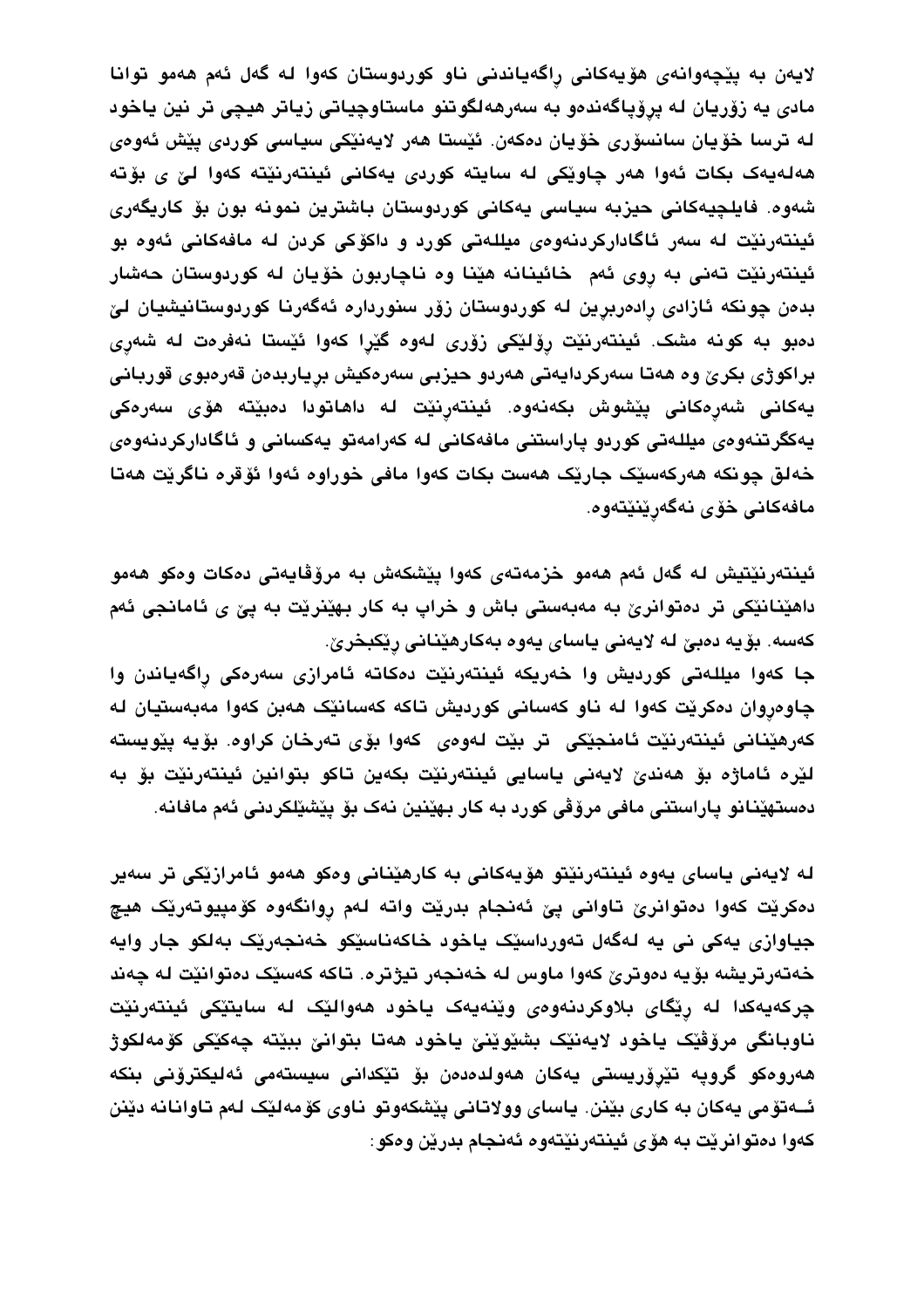- جموجۆلی تێرۆریستی کەوا کاری تێکدانو یەیوەندی تێرۆریستی و هینانه رِیزی  $-1$ ئەندامى نويش دەگريتەوە.
	- هاندانی کەسانو گروپێک لە کەسان بۆ ئەنجامدجانی تاوان ھەتا جینۆساپدیش.  $-2$ 
		- ھێرشى رەگەزپەرستى بۆ سەر مىللەتانو ئايينانى تر.  $-3$ 
			- دزینو گۆرینی زانیاری سەر كۆمپیوتەرەكان.  $-4$ 
				- دزيني پاره له كۆنتۆكانى بانقو خەلق.  $-5$ 
					- بوختانو ناوزراندنو برينداركردن.  $-6$

مەبەستى ئيمە لەم باسە تيشک خستنە سەر ئەم زێدەرۆيانەيە كەوا لە ئينتەرنێت لە بوارى راگەياندندا رودەدەن ئەميش بوختانو ناوزراندنو برينداركردنن.

بوختانو ناوزراندنو برينداركردن له ئينتەرنێت

ئەم سے ناوه بۆ ھەر ھەمان تاوان بە كاردێن كەوا مەبەستيان شكاندنەوەي مرۆڤێكە وە هێنانهخوارمومی یێگەیەتی له ناو کۆمەل له رێگای گوتنی یان نوسینی شتێکا کەوا خاوەنەكى مەبەستى بێت تاوانێک دژ بە لايەنێکى تر ئەنجام بدات. بەلام زمانى كورديش وهکو زمانی ئینگلیزی جیاوازی کردوه له نیوان تاوانی بوختان slander کهوا به شیوهیهی گوتن ئەنجامدەدریت وە ناوزراندن Libel كەوا بە شیوەی نوسین رودەدات وە بریندار كردن رئيهانه) Insult كەوا تاوانێكە بەھەردوجۆر ئەنجام دەدرێت بەلام تۆمەتێكى تايبەت لە خۆي ناگريتەوە بۆ نمونە ناليت فلان كەس گەندەلى دەكات بەلكو دەليت كەسانى لەم جۆرە شياوي ئهم شوٽنه نين چونکه هيچو يوچن.

ئەنجامدانى ئەم تاوانانە لە ئېنتەرنێت لە ھەمو شێوەكانى تر كارېگەرترە چونكە بە زوترين کات وه له نێو زرترین ژمارهی خهلق بلاو دمېێتهوه وه ههرگیزیش رمش ناکرێتهوه ههتا ئەگەر سايتەكەش رەشى كاتەوە لە گەل ئەوەشا ئەو كەسەي كەوا تاوانەكە ئەنجام دەدات دەتوانتت بە نەناسراوي بمتنتتەوە.

بهلام لێرەدا دەبێ جياوازي له نێوان دوو بواردا بکەين کەوا يەيوندى يان بەم بابەتەوە ھەيە ئەميش پەكەم بوارى سياسى وە دوومم بوارى كەساپەتى تايبەت.

له بواری سیاسیدا ئـهوا ئینتەرنێت بوەته کاریگەرترین هۆ بۆ بەریاکردنی دیمکراسیەتو مافی مرۆڤ بۆیه کۆسپ خستنه پێشی کار لەم رۆلەی دەکات بۆیە بە پێ ی یاسای نێو دەولەتى و ياساي ناوخۆي وولاتانى پێشكەوتو ھەرچى بوترێت دژ بە لايەنێكى سياسى بە بوختان دانانريْت چونكه له بەرژەوەندى گشتى يه به مەرجێک هێرش نەكرێتە سەر ژيانى تایبەتی کەسپکی سیاسی. بۆ نمونە ناوھی٘نانی لی٘پرسراویکی سیاسی بە گەندەل تاوان نی يه بەلام هێرش بردنه سەر پەيوەندى تايبەتى كۆمەلايەتى ياخود ئاييينى ياخود روخسارى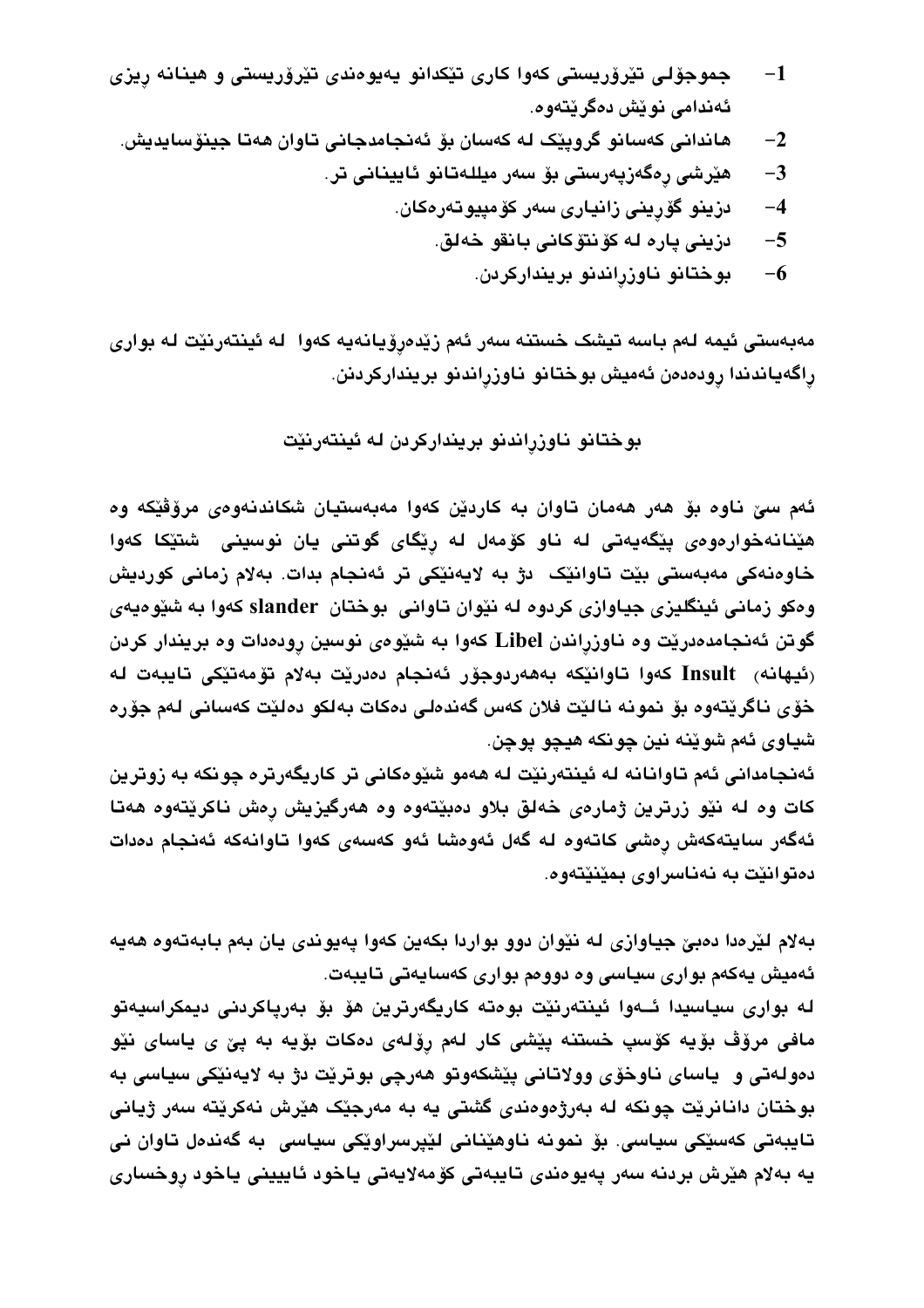ئەوا دەبێتە تاوان. ھەتا ئــەگر ئەو لىّ يرسراوە خۆشى گەندەل نەبێت بەلام چاويۆشى لە گەندەلى كارمەندانى ژێرەوەى خۆى بكات دەتوانرێ بە گەندەل ناو ببردرێ چونكە بێ دەنگبونى لێ ی دەپکاته ھاوبەش لەم تاوانە. لێرەدا نەک ھیچ سنورێک بۆ ئازادی رادەربرین دانەنراوە بەلكو ھانى ھەمو لايەنێكيش دەدرێت بۆ رەخنە گرتنو ئاشكراكردنى كەموكورتى و تاوانەكانى سياسى. ئازادى رادەربرين مافێكە كەوا بە پێ ى ياساي نێودەولەتى بۆ ھەمو مرۆڤێک دابینکراوه وه یاسای هیچ سیستهمێکی دیمکراسی ناتوانیٰ سنورداری بکات. مافی ئازادی رادەربرین له سەر ئاستی جیهانی و هەریمی چەند ریککەوتنامەیەکی نیّو دەولەتی دابينيان دەكات وەكو جارى گەردونى مافى مرۆۋو ھەردو رێككەوتنەماكانى مافى مرۆڤى UN وه ریککەوتنامەی ئەورپی بۆ مافی مرۆف کەوا گرنگترینیانه چونکه ئەم مافانەی لەم رێککەوتنامەيە ھاتون ئاليەتى دادگايى چەسپاندنيان ديارى کراوە بۆيە ھيچ وولاتێکى ئەندامى ئەم رێككەوتنامەيە بۆي نى يە بە ئارەزوي خۆي دەستكارى ئەم مافە بكات. لە مادەي 19(1) رێككەوتنامەي ئەورپى بۆ مافى مرۆڤ ھاتوە: " ھەر مرۆڤێک مافى ئازادى رادەربرينى ھەيە . ئەم مافە ئازادى بيروباوەرو بلاوكردنەوەو وەرگرتنى بەرھەمو بۆچون لە لايەن ئەو كەسە دەگرێتەوە بە بێ دەست تێوەردانى ھيچ لايەنێكى حكومى وە بە بێ گوێ دانە سنوری وولاتهکان".

کەواتە لێرە مەبەستى ئێمە لە باسکردنى تاوانەکانى بوختان بوارى سياسى نى يە بەلکو بواری دوودمه ئەمیش بواری کەسایەتی تایبەتە. بۆ زیاتر رون کردنەودی باری لیّ يرسينەوەي ياسايى ئەم جۆرە تاوانانەش نمونەي ياساكانى ھەردو وولاتى سويدو ھۆلەندا دەھێنپنەوە ئەگەرچى ياساي وولاتە ديمكراسى يەكان لەم بارەدا ھەمويان زۆر لە يەك نزيكن چونکه ههمویان پابهندن به ریککهوتنامهکانی مافی مروّڤ.

هەردو وولاتى سويدو هۆلەندا ئەندامى رێككەوتنامەي ئەورپين بۆ مافى مرۆڤ بۆيە دەبێ بە شێوەپەكى تەواو پەيرەوي مادەي 10 ئەم رێككەوتنامەپە بكەن ھەروەك لە سەرەوە باسمان كرد چونكه ئەم رێككەوتنامەيە لە سەروى ياساكانى ناوەخۆى ئەم دوو وولاتەيە.

له هۆلەندا بە شێوەپەكى گشتى سێ پاسا پەيوندى پان بە بابەتەكەي ئێمەوە ھەپە : 1-ياساي ميدياي ھۆلەندى Dutch Media Law 2-ياساي پاراستنى زانستى كەسايەتى Personal Data Protection Act وه 3- كۆدى سزاى هۆلەندى. ئەوەي يەيوەندى بە تاوانی بوختانو ناوزراندنو بریندارکردن هەپە دژی کەسانی تاپبەت ئەوا بە يێ ی بەشی 261 كۆدى سزاي ھۆلەندى ھەر كەسپك بە ئەنقەست ھەولبدات لە يېگەو يلەي يەكپّك بێنێته خوارەوه وه بیشکێنێتەوه ئەوا دەتوانرێ تاکو سالێک حوکم بدرێت یاخود سزای پارەي بدريْت. كۆدى سزاي ھۆلەندى جياوازى دەكات لە نێوان كارێكى لەم جۆرە كەوا دژ بە كەسێكى تايبەت ياخود لە يێناوي بەرژەوەندى گشتى كرابێت. بەرژەوەندى گشتى ھەروەكو له سەرەوە باسمان كرد بوارى سياسى دەگريتەوە بۆيە ئەمەيان سزاى لە سەر نى يە.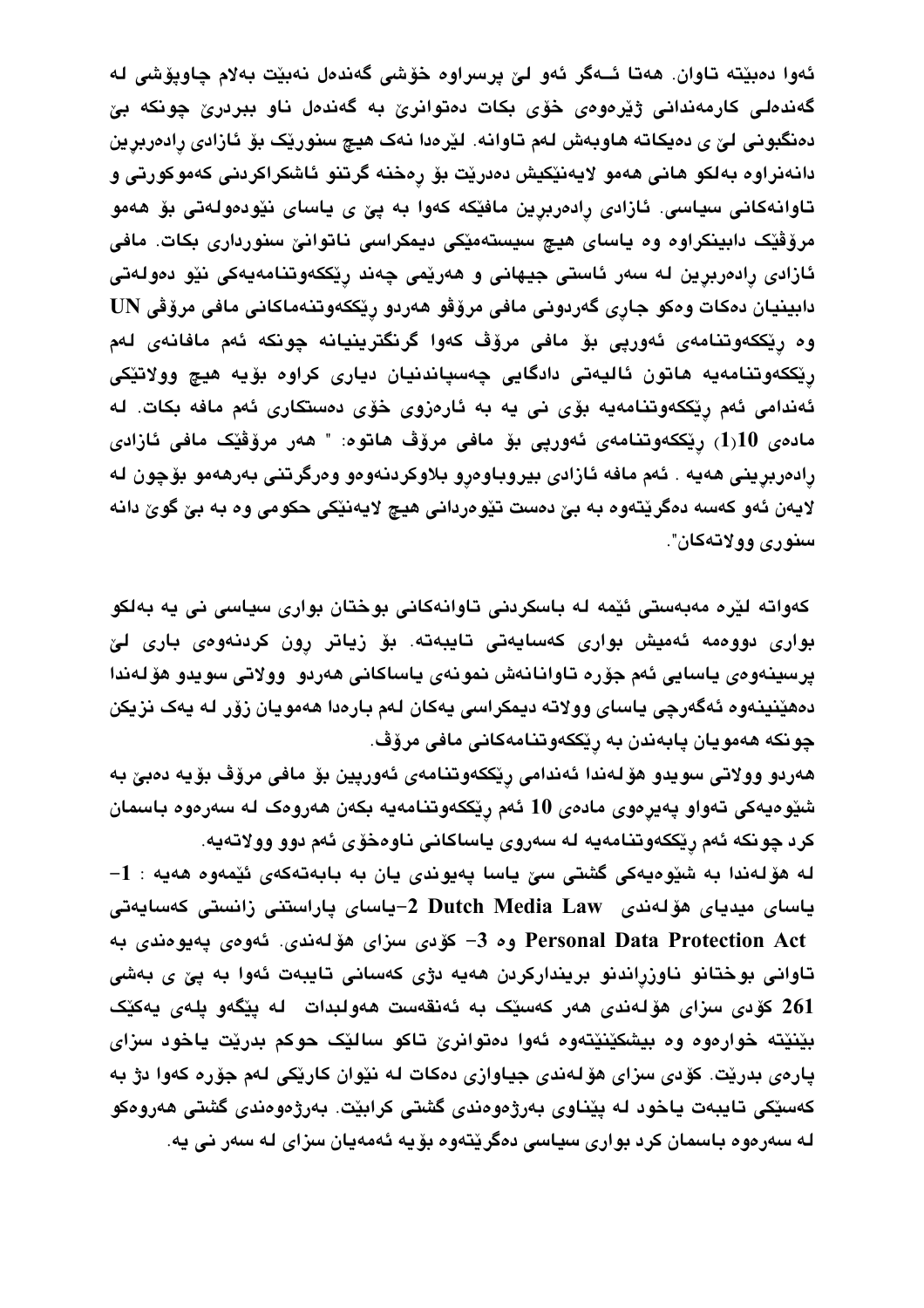وولاتي سويديش به ههمان جۆر به شێوەپەكى سەرەكى 3 پاساي پەيوەندى دارى بە بوارى رِاگەياندن ھەيە: 1- ياساي ئازادى رِۆژنامەگەرى Swedish Freedom of Press Act كەوا له مادەی يەكيدا ھەمان مادەی 10 ی رێككەوتنامەی ئەورپی دووبارە دەكاتەوە 2– ياسای زانیاری کهسایهتی Swedish Data Act وه 3– کۆدی سزای سویدی. به پێ ی کۆدی سزای سویدی بەشی پێنجەم –کەرتی یەکەم– بوختانو ناوزراندنو بریندارکردن دەتوانرێ سزایان بگاته دوو سال بهند کردن یاخود سزای پاره. ئهم سزایه به پێ ی کهرتی پێنجهم بریندارکردنی هەستی نەتەواپەتی و ئايینی کەسانی تریش دەگریتەوە.

سەبارەت بە لىّ يرسينەوەي ياساييش لە بلاوكردنەوەي بابەتێک لە ئينتەرنێت ئەوا بە شێوەيەكى گشتى يەک پرنسيپى زۆر گرنگ ھەيە ئەويش ئەوەيە كەوا ئينتەرنێت چونكە دمتوانريّ له ههمو وولاتێک سهير بکرێت ههر تاوانێک به هوّی ئینتهرنێتهوه بکرێت له جۆری ناوزراندن بۆ نمونه ئەوا دەتوانرێ بە تاوانێک دابنرێت کەوا لەم وولاتە خۆی روی داوه هەرچەندە ئەگەر نوسەرى بابەتەكەو سايتەكەش لە دەرەوەى ئەم وولاتە بن بە مەرجێک کەسێک ياخود گرويێک لە دانيشتواني ئەم وولاتە سکالا بەرز کەنەوە. بۆ نمونە ئەگەر يْستا نوسەريْک لە بەريتانيا ناوى دانيشتوانيْکى کەنەدا لە سايتيْکا لە وولاتى نەروپج بزرينيّ ئەوا ئەم تاوانە وا سەير دەكريّت كەوا لە كەنەدا رويداوە وە كەسى داواكار دەتوانىّ له وولاتى كەنەدا داوا ھەم لە سەر نوسەرەكەي بەريتانيا وە ھەم لە سەر سايتەكەي نەورويج بەرزكاتەوە. بۆ نمونە بەشى 13 لە ياساي ئازادى رۆژنامەگەرى سويدى دەلێت: "هەر بابەتێک لە دەرەوەي سويد بلاوبکرێتەوە وا دادەنرێت کەوا لە سويد بلاوکراوەتەوە ئەگەربێتو بابەتەكە بتوانرێ لە سويديش ببينرێ.

سەبارەت بەو كەسەي دەبىّ لىّ پرسراوەتيشى لە گەل بكرێت ئـەوا بە شێوەيەكى گشتى نوسەر لىّ يرسراوە بەلام ئەگەر ئەم كەسە دەستى ياساي نەگەيشتىّ ئەوا خاوەن ياخود بەرپوەبەرى ساپتەكە بەريرسيار دەبيّت وە ئەگەر تاوانەكەش لە ژیّر ناویّکى نەیّنى رويدا ئەوا خاوەن سايتەكە بەريرسيارە تاكو يێناسەي نوسەر ئاشكرا بكات ئەگەرنا خۆي بەرپرسيار دەبێت بۆيە گرنگە كەوا خاوەن سايتەكان خۆيان دلنيا كەن لە يێناسەي نوسەرەكان. ديسانەوە ھەر بۆ نمونە بەشى 8 مادەي يەك لە ياساي ئازادى رۆژنامەگەرى سويدي دەلێت نوسەر، خاوەن، ياخود بەرێوەبەرى دەزگاكە دەتوانن روبەروى لێ پرسينەوە بن.

ھەروەكو بينيمان ئێستا شۆرشێكى مەزن بەرێوەيە كەوا لە بەرژەوەندى مىللەتانى ژێردەستو مافی تاکەکەسە وە بە تايبەتی لە بەرژەوەندی میللەتی کوردە چونکە داگیرکەرانی ئێمه به هێزن وه سنورەکانیان هەناسەبرکردوه کەچی ئینتەرنێت بە سەر سنورەدەستكردەكانى يازدا بۆيە دەبىّ ئێمەي كورد بە ھەمو توانايەكمانەوە ئينتەرنێت بە